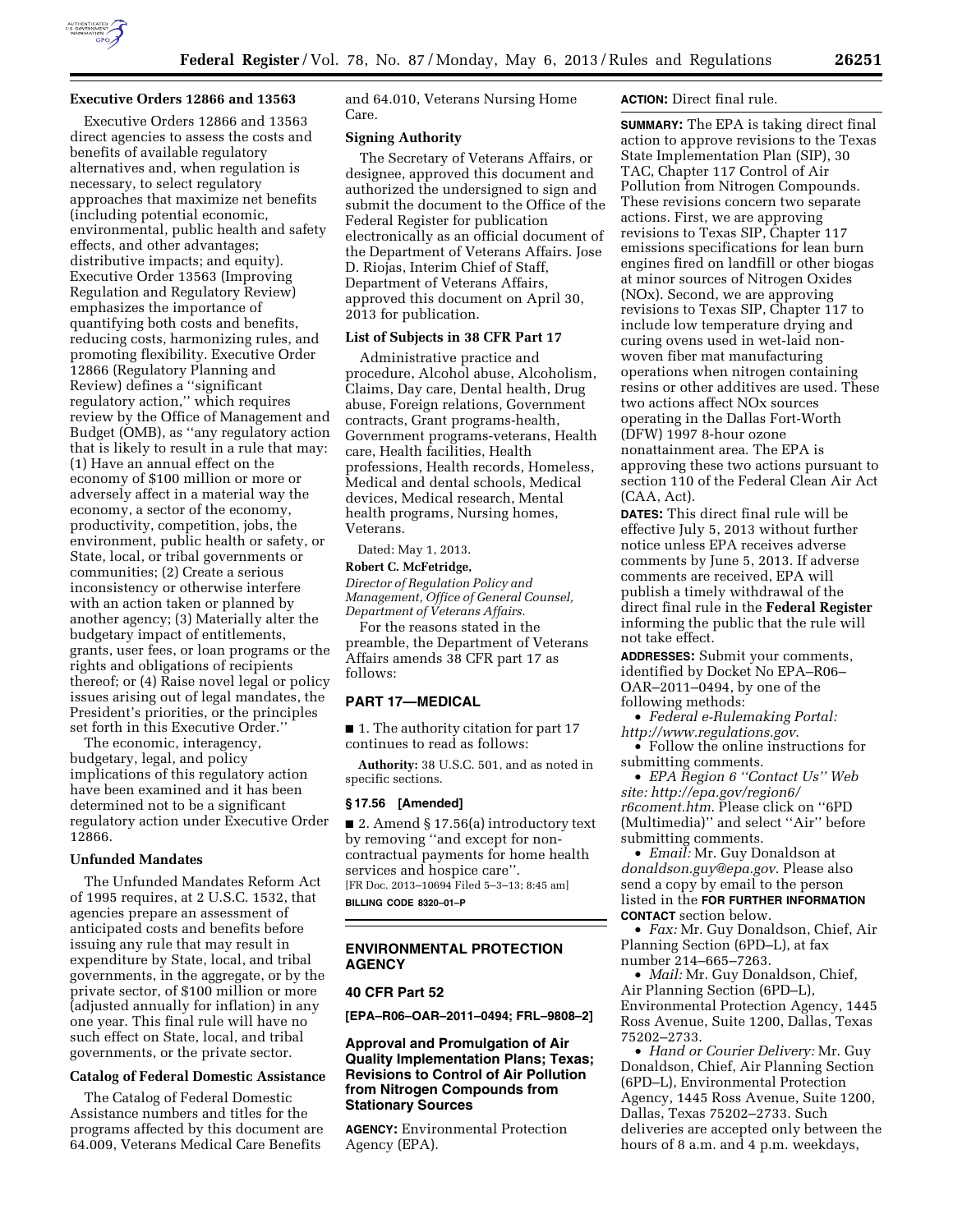and not on legal holidays. Special arrangements should be made for deliveries of boxed information.

*Instructions:* Direct your comments to Docket No. EPA–R06–OAR–2011–0494. EPA's policy is that all comments received will be included in the public docket without change and may be made available online at *[www.regulations.gov](http://www.regulations.gov)*, including any personal information provided, unless the comment includes information claimed to be Confidential Business Information (CBI) or other information whose disclosure is restricted by statute. Do not submit information that you consider to be CBI or otherwise protected through *[www.regulations.gov](http://www.regulations.gov)*  or email. The *[www.regulations.gov](http://www.regulations.gov)* Web site is an ''anonymous access'' system, which means EPA will not know your identity or contact information unless you provide it in the body of your comment. If you send an email comment directly to EPA without going through *[www.regulations.gov](http://www.regulations.gov)* your email address will be automatically captured and included as part of the comment that is placed in the public docket and made available on the Internet. If you submit an electronic comment, EPA recommends that you include your name and other contact information in the body of your comment and with any disk or CD–ROM you submit. If EPA cannot read your comment due to technical difficulties and cannot contact you for clarification, EPA may not be able to consider your comment. Electronic files should avoid the use of special characters, any form of encryption, and be free of any defects or viruses.

*Docket:* All documents in the docket are listed in the *[www.regulations.gov](http://www.regulations.govindex)*  [index.](http://www.regulations.govindex) Although listed in the index, some information is not publicly available, *e.g.,* CBI or other information whose disclosure is restricted by statute. Certain other material, such as copyrighted material, will be publicly available only in hard copy. Publicly available docket materials are available either electronically in *[www.regulations.gov](http://www.regulations.gov)* or in hard copy at the Air Planning Section (6PD–L), Environmental Protection Agency, 1445 Ross Avenue, Suite 700, Dallas, Texas 75202–2733. The file will be made available by appointment for public inspection in the Region 6 FOIA Review Room between the hours of 8:30 a.m. and 4:30 p.m. weekdays except for legal holidays. Contact the person listed in the **FOR FURTHER INFORMATION CONTACT** paragraph below to make an appointment. If possible, please make the appointment at least two working days in advance of your visit. There will be a 15 cent per page fee for making photocopies of documents. On the day of the visit, please check in at the EPA Region 6 reception area at 1445 Ross Avenue, Suite 700, Dallas, Texas.

The state submittal is also available for public inspection during official business hours, by appointment, at the Texas Commission on Environmental Quality (TCEQ), Office of Air Quality, 12124 Park 35 Circle, Austin, Texas 78753.

# **FOR FURTHER INFORMATION CONTACT:** Mr.

Alan Shar, Air Planning Section (6PD– L), Environmental Protection Agency, Region 6, 1445 Ross Avenue, Suite 700, Dallas, Texas 75202–2733, telephone 214–665–6691; fax number 214–665– 7263; email address *[shar.alan@epa.gov](mailto:shar.alan@epa.gov)*.

### **SUPPLEMENTARY INFORMATION:**

Throughout this document ''we'', ''us'', or ''our'' refer to EPA.

# **Outline**

- I. Background
	- A. What actions are we taking? B. What is EPA's evaluation of these revisions?
- II. Final Action
- III. Statutory and Executive Order Reviews

#### **I. Background**

*A. What actions are we taking?* 

#### 1. Lean Burn Engines

We previously approved the revisions to 30 TAC, Chapter 117 Control of Air Pollution from Nitrogen Compounds on December 3, 2008 at 73 FR 73562. We received a SIP submittal package, with a letter dated May 18, 2011, from TCEQ requesting approval of a revision to 30 TAC, Chapter 117, Subchapter D, Combustion Control at Minor Sources in Ozone Nonattainment Areas, Division 2, Dallas Fort-Worth Eight-Hour Ozone Nonattainment Area Minor Sources. This revision specifically concerns section 117.2110(a)(1)(B)(ii)(I). The adopted revisions expand the emission specification for lean-burn engines fired on landfill gas to include lean-burn engines fired on biogas at minor sources of nitrogen oxides (NOx) in the DFW 1997 eight-hour ozone nonattainment area. The adopted rule revision will require owners or operators of stationary gas-fired, lean-burn internal combustion engines fired on biogas fuels other than landfill gas that are installed, modified, reconstructed, or relocated on or after June 1, 2007, to comply with a NOx emission limit of 0.60 grams per horsepower-hour (g/hp-hr). The State's adopted rule was published on May 6, 2011 at 36 Texas Register 2855. By adopting the emission specification of 0.60 g/hp-hr in section  $117.2110(a)(1)(B)(ii)(I)$  for the DFW area,

the rule will become consistent with the emissions specification for this category of engines operating in the Houston-Galveston-Brazoria (HGB) 1997 8-hour ozone nonattainment area. The revision will provide for consistency and operational flexibility for this category of engines operating in the DFW 1997 eight-hour ozone nonattainment area. We are approving these SIP revisions pursuant to section 110 of the CAA. For more information see section 1 of the Technical Support Document (TSD) we have prepared in conjunction with this rulemaking action.

2. Low Temperature Drying and Curing Ovens

We previously approved the revisions to 30 TAC, Chapter 117 Control of Air Pollution from Nitrogen Compounds on December 3, 2008 at 73 FR 73562. We received a SIP submittal package, with a letter dated February 2, 2010, from TCEQ requesting approval of a revision to 30 TAC, Chapter 117, Subchapter B, Combustion Control at Major Industrial, Commercial, and Institutional Sources in Ozone Nonattainment Areas; Division 4, Dallas Fort-Worth Eight-Hour Ozone Nonattainment Area Major Sources. This revision specifically concerns section 117.403(a)(12). The state adopted a rule revision to Chapter 117 to expand the existing exemption from the current SIP-approved rule to include low-temperature drying ovens and curing ovens used in wet-laid, nonwoven fiber mat manufacturing as well as low-temperature drying ovens used in mineral wool-type fiberglass manufacturing. The rule revision will amend the rule language from ''nitrogen-bound chemical additives'' to ''nitrogen-containing resins, or other additives.'' The State's adopted rule was published on January 29, 2010 at 35 Texas Register 649.

This revision to section 117.403(a)(12) will clarify that nitrogen-containing resins would qualify for an exemption because resins might not always be considered an additive. The revision will provide for operational flexibility and clarification to the rule language for this category of ovens operating in the DFW 1997 eight-hour ozone nonattainment area. We are approving these SIP revisions pursuant to section 110 of the CAA. See section 2 of the TSD we have prepared in conjunction with this rulemaking action for more information.

The EPA is publishing this rule without prior proposal because we view this as a noncontroversial amendment and anticipate no relevant adverse comments. However, in the proposed rules section of this **Federal Register**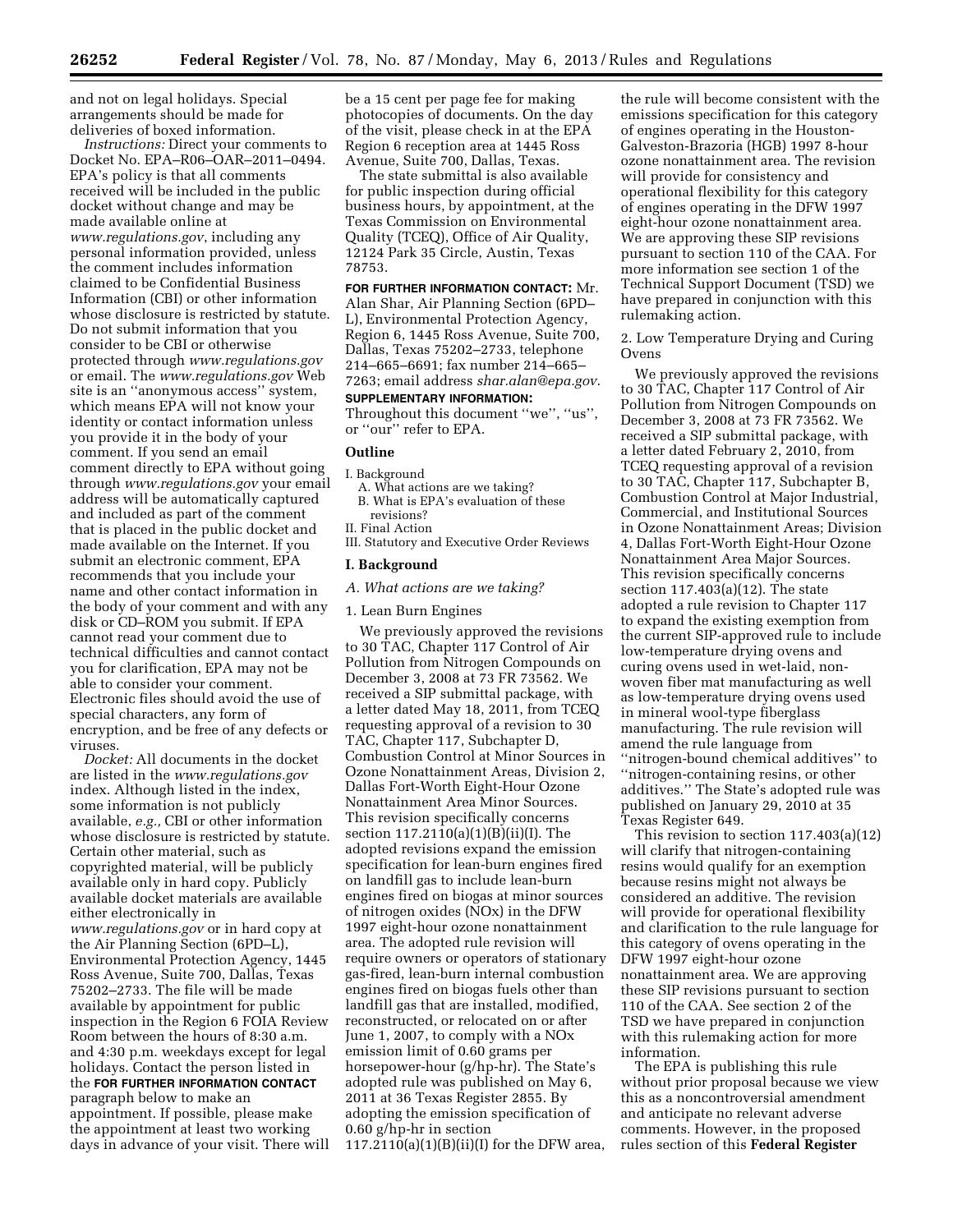publication, we are publishing a separate document that will serve as the proposal to approve the SIP revision if relevant adverse comments are received. This rule will be effective on July 5, 2013 without further notice unless we receive relevant adverse comments by June 5, 2013. If we receive relevant adverse comments, we will publish a timely withdrawal in the **Federal Register** informing the public that the rule will not take effect. We will then address all public comments in a subsequent final rule based on the proposed rule. However, we will not institute a second comment period on this action. Any parties interested in commenting must do so now. Please note that if we receive an adverse comment on an amendment, paragraph, or section of this rule and if that provision may be severed from the remainder of the rule, we may adopt as final those provisions of the rule that are not the subject of an adverse comment.

### *B. What is EPA's evaluation of these revisions?*

#### 1. Lean Burn Engines

The existing NOx emission specification in section 117.2110(a)(1)(B)(ii)(II) for gas-fired lean-burn engines using gaseous fuels other than landfill gas that are installed, modified, reconstructed, or relocated on or after June 1, 2007, is 0.50 g/hp-hr. Landfill gas and other biogas are produced from anaerobic digestion or decomposition of organic matter and have similar fuel and combustion characteristics. Both landfill gas and other biogas, at times, contain contaminants such as sulfur, chlorine, and silicon. Therefore, engines fired on landfill gas and other biogas can have technological feasibility issues with regard to the installation or employment of a NOx control catalyst due to the presence of such substances which can contribute to catalyst failure or deactivation in a matter of hours or days. The technological feasibility issues related to the installation and operation of a NOx control catalyst is the basis for the 0.60 g/hp-hr emission standard in the current SIP-approved rule and the justification for the proposed expansion of the existing emission specification to include leanburn engines fired on biogas at minor sources of NOx in the DFW 1997 8-hour ozone nonattainment area. It is anticipated that the change in emission specification will potentially result in 0.02 tons per day (tpd) in NOx emissions from these engines firing biogas. As stated above, by adopting the emission specification of 0.60 g/hp-hr in

section  $117.2110(a)(1)(B)(ii)(I)$  for the DFW area, the rule will become consistent with the emissions specification for this category of engines operating in the HGB 1997 8-hour ozone nonattainment area. Furthermore, a larger amount of NOx would have resulted, if a likely alternative such as routing the gas to a flare is utilized. Given that a) the biogas will be used beneficially, b) there are technical challenges associated with the use of a post combustion control device for these engines, and c) only a small amount of emissions change (which is to be replaced with the surplus NOx reductions from the fleet turnover) will be at issue; this rule revision is acceptable. For this reason, we believe this rule revision is not in conflict with section 110(l) of the Act, and will not interfere with the attainment or maintenance of the NAAQS. We have evaluated the State's submittal and have determined that the rule revision meets the applicable requirements of the CAA and EPA air quality regulations. See our section 1 of the TSD. The originally approved Chapter 117 NOx emissions control requirements were part of the DFW 8-hour ozone NAAQS attainment demonstration plan; therefore, any NOx increase, including those resulting from adoption of this particular revision to section 117.2110(a)(1)(B)(ii)(II), should be accounted for and reflected in modeling of future DFW attainment demonstration plan submittals to EPA.

2. Low Temperature Drying and Curing Ovens

On December 3, 2008 at 73 FR 73562, we approved a revision to Chapter 117, Subchapter B, Division 4, Dallas-Fort Worth Eight-Hour Ozone Nonattainment Area Major Sources, with new emission control requirements for major Industrial, Commercial, or Institutional (ICI) sources of  $NO<sub>X</sub>$  in the DFW 1997 8-hour ozone nonattainment area. That revision to Chapter 117, Subchapter B, Division 4 requires owners or operators of major ICI sources of  $NO<sub>X</sub>$  in the DFW 1997 eight-hour ozone nonattainment area to reduce  $NO<sub>X</sub>$  emissions from a wide variety of stationary sources including curing and drying ovens used in mineral wool-type fiberglass manufacturing operations. The December 3, 2008 rulemaking action approved into the Texas SIP included an addition of a new provision under section  $117.403(a)(12)$  to exempt curing ovens used in mineral wool-type fiberglass manufacturing in which nitrogen-bound chemical additives are used due to technical feasibility issues associated with controlling  $NO<sub>x</sub>$ emissions from curing ovens of this

specific operation. TCEQ was petitioned by a fiberglass manufacturer stating that addition of nitrogen-bound chemical additives in its operation contributes to the creation of non-combustion-related thermal  $NO<sub>x</sub>$  that cannot be controlled using the emissions control techniques the State has identified as appropriate for curing ovens utilized in mineral wool-type fiberglass manufacturing operations. The amount of  $NO<sub>x</sub>$  emitted from curing ovens of this type is estimated to be a small contribution to the total  $NO<sub>x</sub>$  emissions from this industry. As a result of granting the petition, approximately 0.1 tpd of  $NO<sub>X</sub>$ emission reductions will need to be replaced in the 2007 DFW 1997 8-hour ozone attainment demonstration SIP. TCEQ is of the position that the 0.1 tpd of  $NO<sub>x</sub>$  reduction can be substituted with 0.1 tpd of reductions in  $NO<sub>X</sub>$  from the surplus fleet turnover. See section 2 of the TSD. We have reviewed State's submittal and agree with their reasoning to grant the petition, and thus revising section 117.403(a)(12). We also believe that by substituting the 0.1 tpd of  $NO<sub>X</sub>$ from the surplus fleet turnover reductions the State has adequately demonstrated ''non-interference'' with the maintenance and attainment of NAAQS under section 110(l) of the Act. Therefore, the State's submittal meets the applicable requirements of the CAA and EPA air quality regulations.

#### **II. Final Action**

Today we are approving two separate actions. First, we are approving revisions to Texas SIP, Chapter 117 emissions specifications for lean burn engines fired on landfill or other biogas at minor sources of  $NO<sub>X</sub>$ . Second, we are approving revisions to Texas SIP, Chapter 117 to include low temperature drying and curing ovens used in wetlaid non-woven fiber mat manufacturing and wet-laid, non-woven operations when nitrogen containing resins or other additives are used. Both of these actions affect  $NO<sub>x</sub>$  sources operating in the DFW 1997 8-hour ozone nonattainment area. EPA is approving these two actions pursuant to section 110 of the Act.

## **III. Statutory and Executive Order Reviews**

Under the Clean Air Act, the Administrator is required to approve a SIP submission that complies with the provisions of the Act and applicable Federal regulations. 42 U.S.C. 7410(k); 40 CFR 52.02(a). Thus, in reviewing SIP submissions, EPA's role is to approve state choices, provided that they meet the criteria of the Clean Air Act. Accordingly, this action merely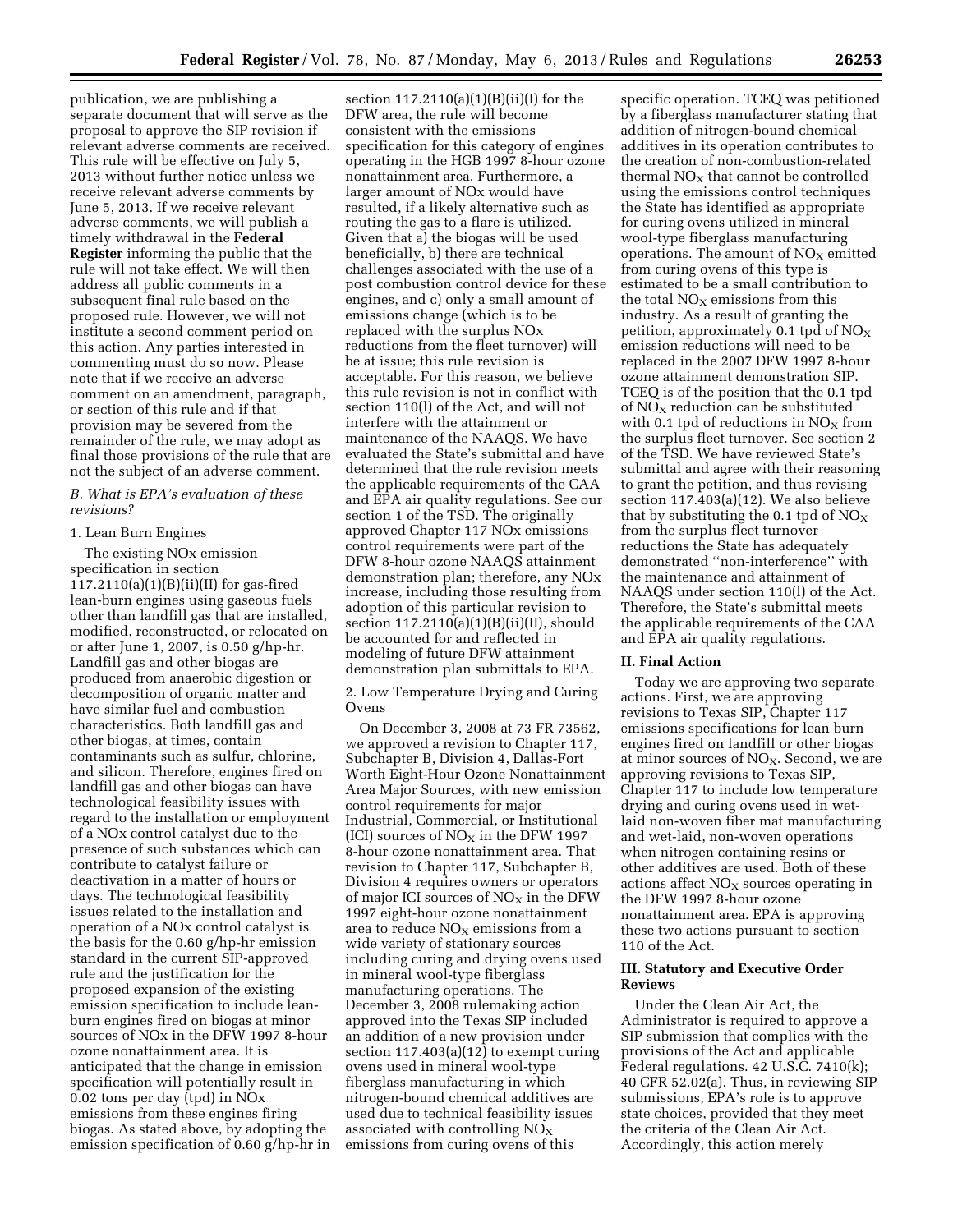approves state law as meeting Federal requirements and does not impose additional requirements beyond those imposed by state law. For that reason, this action:

• Is not a ''significant regulatory action'' subject to review by the Office of Management and Budget under Executive Order 12866 (58 FR 51735, October 4, 1993);

• Does not impose an information collection burden under the provisions of the Paperwork Reduction Act (44 U.S.C. 3501 *et seq.*);

• Is certified as not having a significant economic impact on a substantial number of small entities under the Regulatory Flexibility Act (5 U.S.C. 601 *et seq.*);

• Does not contain any unfunded mandate or significantly or uniquely affect small governments, as described in the Unfunded Mandates Reform Act of 1995 (Pub. L. 104–4);

• Does not have Federalism implications as specified in Executive Order 13132 (64 FR 43255, August 10, 1999);

• Is not an economically significant regulatory action based on health or safety risks subject to Executive Order 13045 (62 FR 19885, April 23, 1997);

• Is not a significant regulatory action subject to Executive Order 13211 (66 FR 28355, May 22, 2001);

• Is not subject to requirements of Section 12(d) of the National Technology Transfer and Advancement Act of 1995 (15 U.S.C. 272 note) because application of those requirements would be inconsistent with the Clean Air Act;

• Does not provide EPA with the discretionary authority to address, as appropriate, disproportionate human health or environmental effects, using practicable and legally permissible methods, under Executive Order 12898 (59 FR 7629, February 16, 1994);

• Does not have tribal implications as specified by Executive Order 13175 (65 FR 67249, November 9, 2000), because the SIP is not approved to apply in Indian country located in the State, and EPA notes that it will not impose substantial direct costs on tribal governments or preempt tribal law; and

• Is not a ''major rule'' as defined by 5 U.S.C. 804(2) under the Congressional Review Act, 5 U.S.C. 801 *et seq.,* added by the Small Business Regulatory Enforcement Fairness Act of 1996. A major rule cannot take effect until 60 days after it is published in the **Federal Register**.

Under section 307(b)(1) of the Clean Air Act, petitions for judicial review of this action must be filed in the United States Court of Appeals for the appropriate circuit by July 5, 2013. Filing a petition for reconsideration by the Administrator of this final rule does not affect the finality of this action for the purposes of judicial review nor does it extend the time within which a petition for judicial review may be filed, and shall not postpone the effectiveness of such rule or action. This action may not be challenged later in proceedings to enforce its requirements (See section 307(b)(2) of the Act.)

#### **List of Subjects in 40 CFR Part 52**

Environmental protection, Air pollution control, Carbon monoxide, Incorporation by reference, Intergovernmental relations, Lead, Nitrogen dioxide, Ozone, Particulate matter, Reporting and recordkeeping requirements, Sulfur oxides, Volatile organic compounds.

Dated: April 19, 2013.

# **Ron Curry,**

*Regional Administrator, Region 6.*  40 CFR part 52 is amended as follows:

# **PART 52—APPROVAL AND PROMULGATION OF IMPLEMENTATION PLANS**

■ 1. The authority citation for part 52 continues to read as follows:

**Authority:** 42 U.S.C. 7401 *et seq.* 

# **Subpart SS—Texas**

■ 2. The table in §  $52.2270(c)$  entitled ''EPA-Approved Regulations in the Texas SIP'' is ama06my0.006ended as follows:

■ a. By revising the entry for Section 117.403;

■ **b.** By revising the entry for Section 117.2110.

The revisions read as follows:

## **§ 52.2270 Identification of plan.**

\* \* \* \* \* (c) \* \* \*

#### EPA-APPROVED REGULATIONS IN THE TEXAS SIP

| State citation |         | Title/subject | <b>State</b><br>approval/<br>submittal date | EPA approval date                                                                                                       |         | Explanation |
|----------------|---------|---------------|---------------------------------------------|-------------------------------------------------------------------------------------------------------------------------|---------|-------------|
| $\star$        | $\star$ | $\star$       | $\star$                                     | $\star$                                                                                                                 | $\star$ | $\star$     |
|                |         |               |                                             | Chapter 117-Control of Air Pollution from Nitrogen Compounds                                                            |         |             |
| $\star$        | $\star$ | $\star$       | $\star$                                     | $\star$                                                                                                                 | $\star$ |             |
|                |         |               |                                             | Subchapter B-Combustion Control at Major Industrial, Commercial, and Institutional Sources in Ozone Nonattainment Areas |         |             |
| $\star$        | $\star$ | $\star$       | $\star$                                     | $\star$                                                                                                                 | $\star$ | $\star$     |
|                |         |               |                                             | Division 4-Dallas-Fort Worth Eight-Hour Ozone Nonattainment Area Major Sources                                          |         |             |
| $\star$        | $\star$ | $\star$       | $\star$                                     | $\star$                                                                                                                 | $\star$ | $\star$     |
|                |         |               | 2/2/2010                                    | 5/6/2013 [Insert FR page<br>number where document<br>begins].                                                           |         |             |